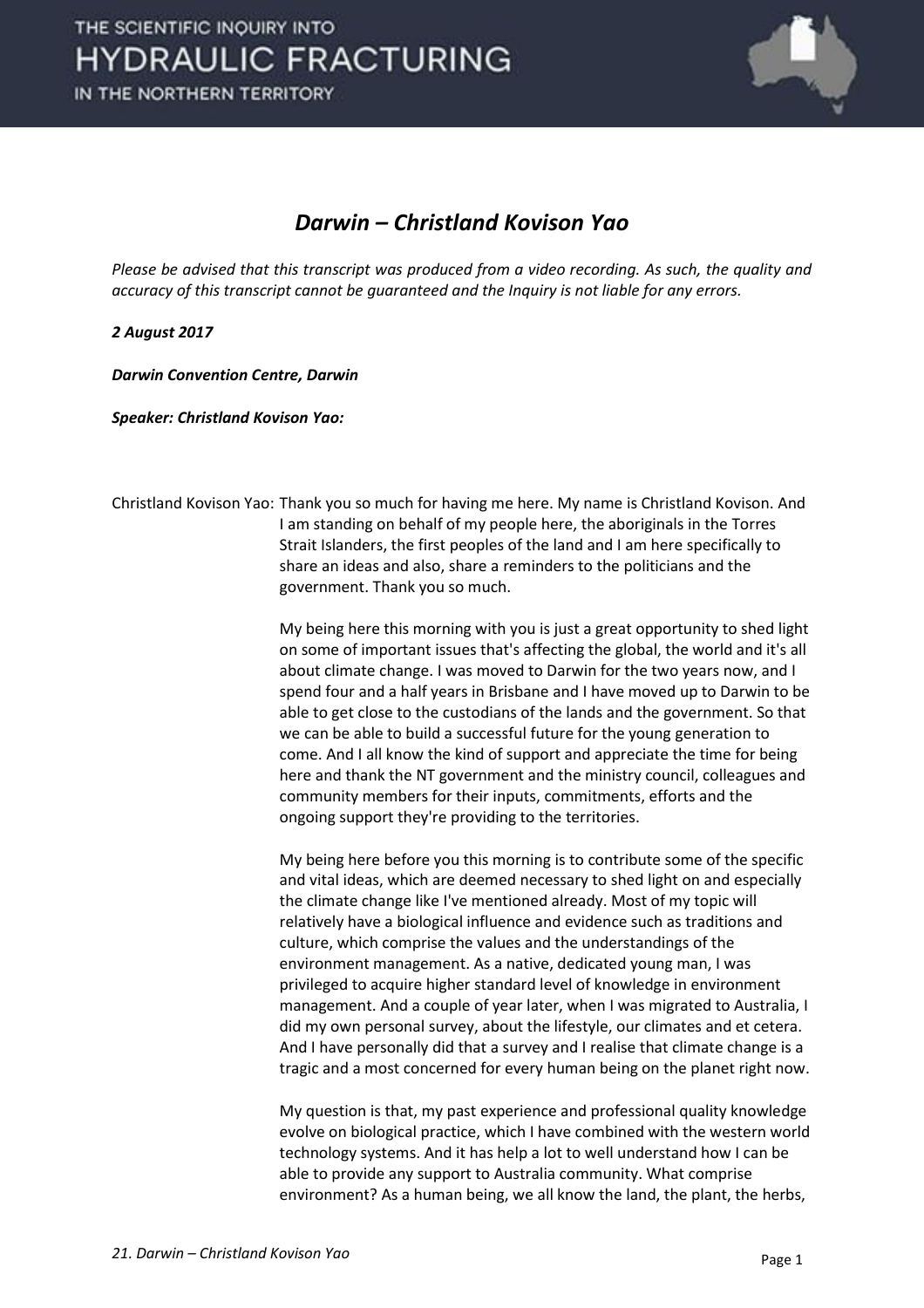

the wallabies and animals and human beings and we interpret it in other way in English term, the universe. How do we handle the universe? Almost a hundred years now, if we can picture it, the sermon of the colonist, we realise if we take that pictures compared to today as a young generation. When we compare that, you see a big damage. We, human being, we have caused a lot of damage.

 And our answers is no ... I mean, excuse me. And more generally, we call it the universe. Did we keep doctrine values of those plants, herbs? My answer is no. Okay, now, because we're focusing on today's technology rather than keeping the cost values of those biological systems and we are mismanaging the natural resources and our mismanages of those resources have led, we human kind to kill. And we as a young generation, we realise that we cannot support the ongoing systems. We have to rather dedicate ourself, get close to the government to see how else we can rebuild the systems.

 Is there any solution? My personal view is yes, and how? Firstly, I will invite the aboriginals in the Torres Strait Islanders to walk with us, hand to hand to create successful future for the young generation to come. And the reason why I'm here with you this morning, I would like to introduce the NT government some specific biologic strategy plant that we can implement to minimise the challenge of the current situation. There are number of plants that were destroyed due to the constructions and developments and some of those plants import rains. It rain at a seasonable timeframe, produce natural energies to the environment, prevent us from the rich air pollution that we're experiencing today.

 As Darwin's situated at the tropical zone, there are much solution that we need to import. Like share common view with migrants, like ancient times how we had been able to protect the environment. And As become a victims of a floods and cyclones, all those these today just affect majorities of our businesses and our lifestyle as well. And to preserve the values of those that we have destroyed in the past, that's why I have come with this special topic or special ideas. And the tree that I would introduce to the government is a palm nut tree.

 What's palm nut tree does from the ancient time. Everywhere you see the palm nut tree, you see the plantation of the palm nut tree, the first things that you realise when the sun rise, he produce a kind of energy and he support the vegetation. You will see the flowers, the agriculture, every blossom, everything start waking as normal. And we use that palm nut tree oil to generate electricity. Instead of digging, destroying the environment, we can use those oil to produce our own electricity. And that specific tree, produce more than 20 nut food and food items that will support the NT.

 I would like to give a beautiful illustrations about what I really saying. For example, we have an environment such as this. As a young man like me, before I reach ... If there's no any immediate approach about what we're saying or what I'm saying, you will realise that before I reach 70 or 80 years